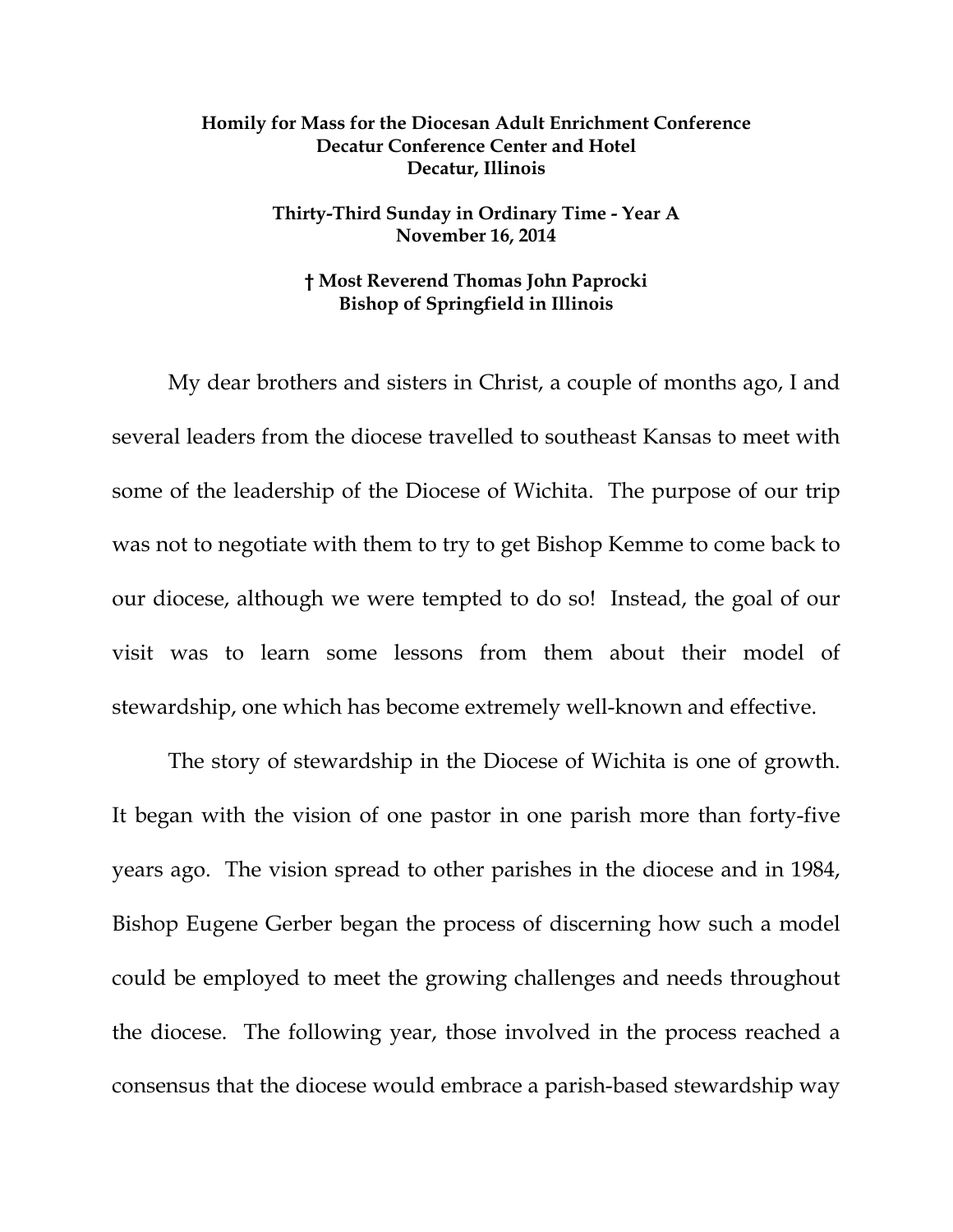of life. The results have been astounding. The weekly Mass attendance is nearly double the national average. Every child desiring Catholic education has the opportunity to receive it without paying tuition. Several of the parishes in the diocese have 24/7 adoration chapels where the faithful come to pray. The number of seminarians in formation for the priesthood is over sixty. These are but a few of the remarkable blessings for the diocese that have emerged due in large part to this culture of stewardship.

During my four years as bishop here in our diocese, I have travelled to every parish and have seen the various ways in which the faith is lived and passed on to new generations. There are many very good things that are happening that give me great hope for the future of this diocese. At the same time, though, it is easy to fall into a sense of complacency, operating on what I would call a maintenance mode whereby the status quo is considered sufficient as we move forward.

In this regard, it is helpful to reflect on the notion of stewardship. Stewardship is a theme that runs throughout the Scriptures. At the very beginning of creation, we hear how God entrusted man with the task of

2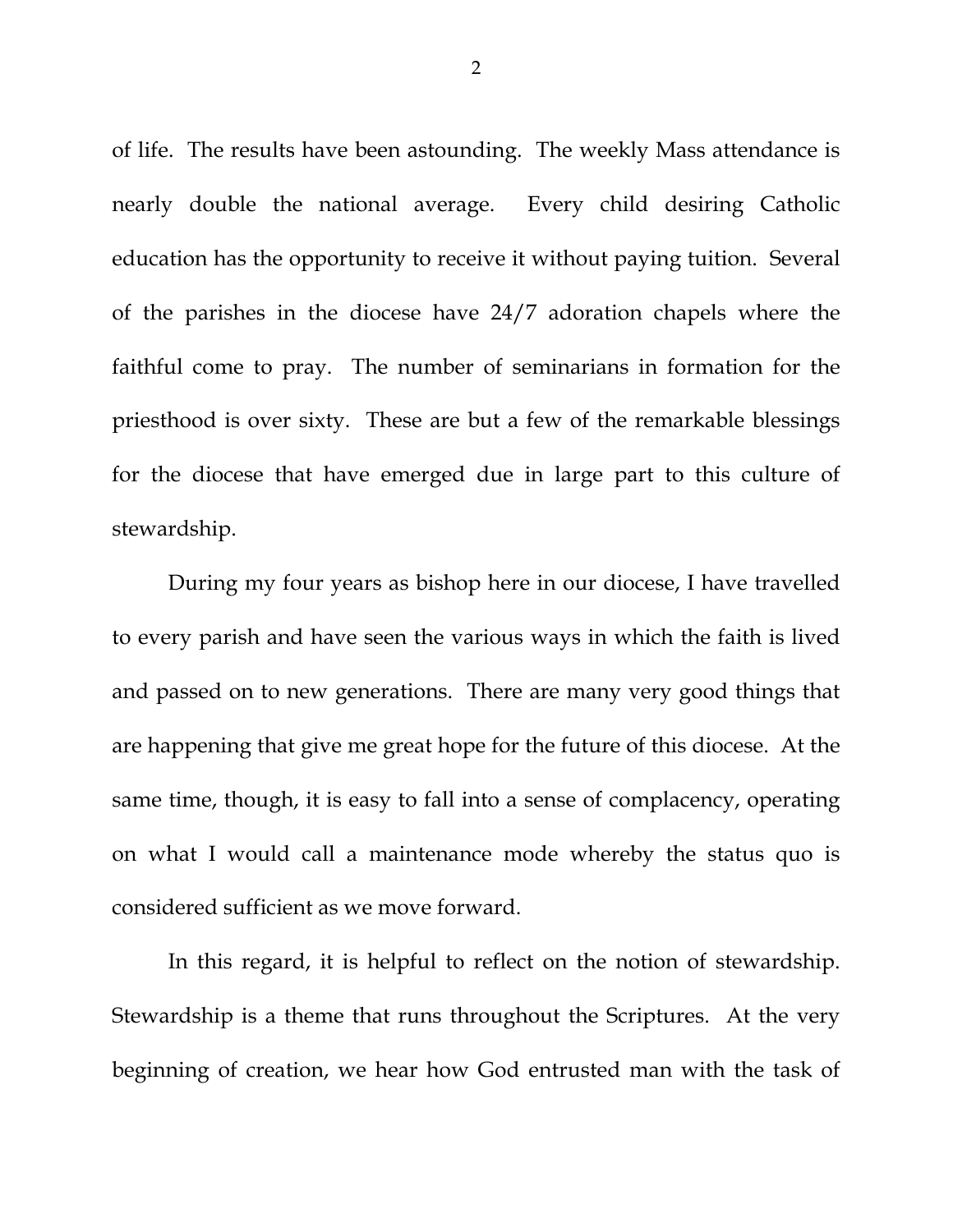being a steward of all of creation.<sup>1</sup> As stewards, we must be conscious that what has been entrusted to us is not meant to be buried and remain unused, but rather, we are called to make good use of those gifts so that they can grow.2 A key part of stewardship in God's plan, then, is growth.

Over the past year, I have begun to consider how it is that we can begin a process of strategic planning for growth in the Church here in our diocese. The growth envisioned is far more than just a quantitative increase in the number of people or the amount of money available to our parishes and the diocese. It is also essential to ensure that we give significant attention to the qualitative growth that will guarantee sustainability for generations that follow. I am aware that such a plan for growth is ambitious, but it is one that I am very optimistic about, especially given my familiarity with what this diocese has to offer and the many ways in which various groups are already poised to contribute to that growth.

In our discussions with the people of Wichita, they were quick to point out that stewardship is not primarily a financial issue. Rather, stewardship is first and foremost about faith. It is for that reason that this message of stewardship is so important for a group like this. Your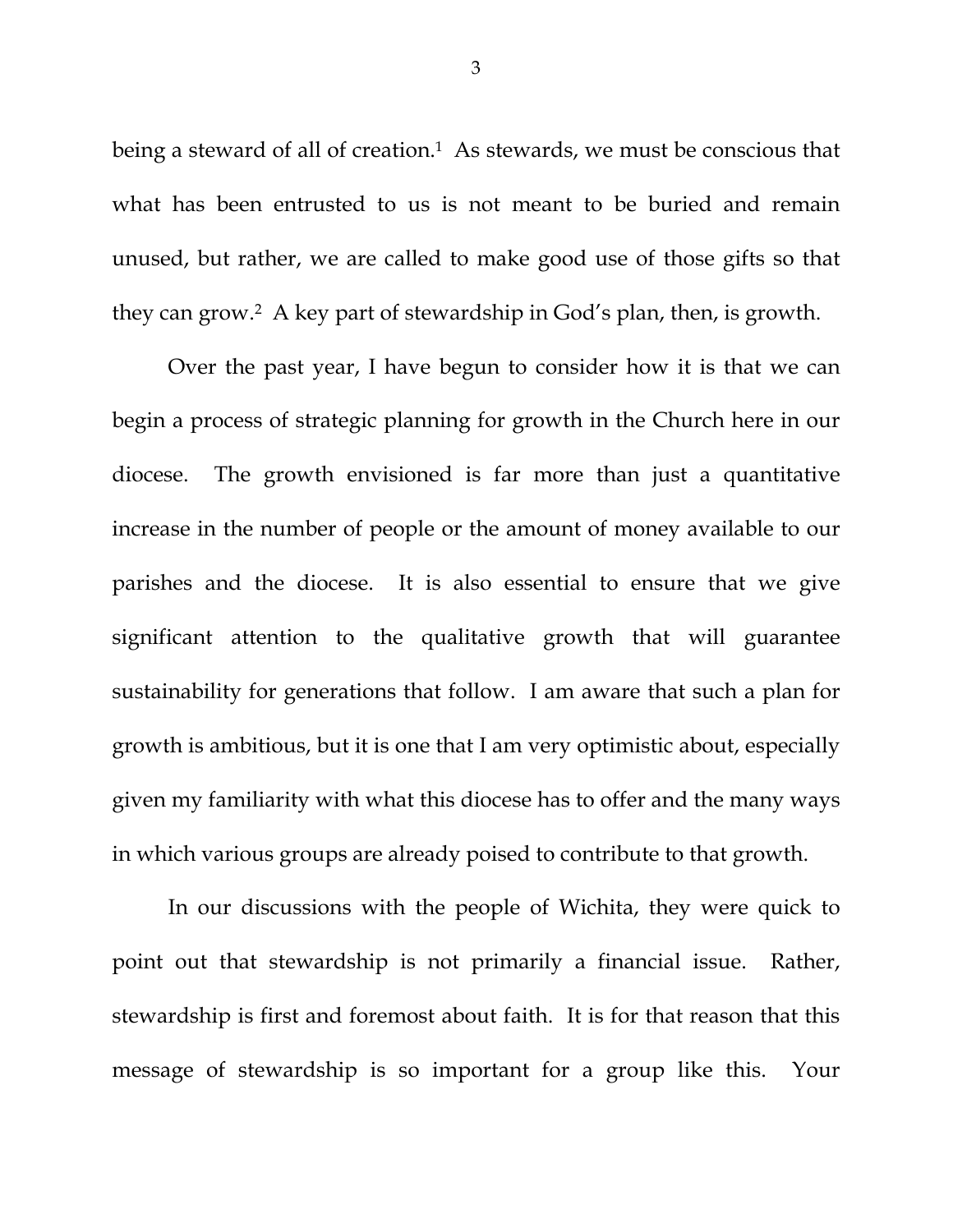gathering together to learn new ways of sharing the Catholic faith in your parishes, schools, and families is intended to be put into practice so that this gift will continue to grow throughout our diocese. It is very fitting that the theme for this year's conference is "Growing Communities of Faith."

Our Gospel for today's Mass challenges us in this regard, inviting us to see that the blessings received and skills obtained during these days are not meant to be buried in the ground. They are meant to be shared with others so that this growth, which the Lord desires, can become a reality. This will only be able to take place if we each adopt the identity of a steward who has been chosen by God and entrusted with a particular part of His overall mission of building up the Kingdom of God.

 Combined with this call to be a steward of God's gifts for the growth of the faith is another theme that we find in our liturgy during these final weeks of the liturgical year, namely, the end times. In our second reading for today, St. Paul stresses the need for vigilance for "the day of the Lord will come like a thief at night" (1 Thessalonians 5:2). The Gospel for today is also presented to the disciples in the same vein, for Jesus tells them just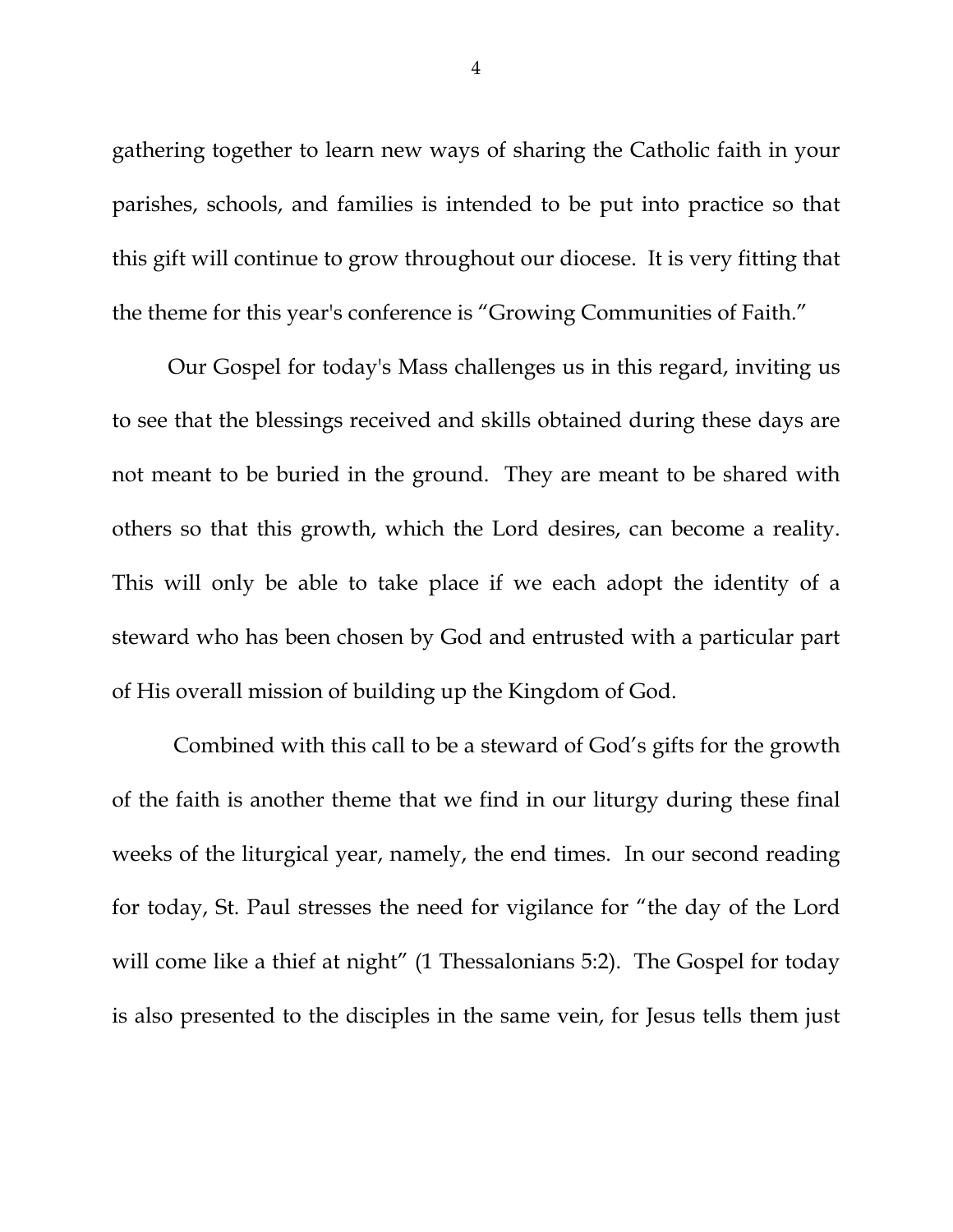before the passage we heard that they are to "stay awake, for you know neither the day nor the hour" (Matthew 25:13).

We must take seriously this call to vigilance in making good use of the gifts entrusted to us. We are to avoid the attitude of the unfaithful servant in the previous chapter of Matthew's Gospel, the one who said to himself: "my master is long delayed" (Matthew 24:48) and who proceeded to neglect the duties that were expected of him by his master. We should not fall into the trap of waiting for the opportune time or ideal circumstances to enter into this work of contributing to the growth of the Catholic faith in our respective apostolates and ministries. The time for action is now, for that opportune time or ideal circumstance may never come.

At the same time, the unexpectedness of the end should not cause of to live with a sense of undue anxiety. Such worries distract us from doing what needs to be done in the here and now. Remaining faithful to our duties of the present moment is one of the best ways for us to be prepared for that unknown moment. As the Gospel parable that I just mentioned says: "blessed is that servant whom his master on arrival finds doing so"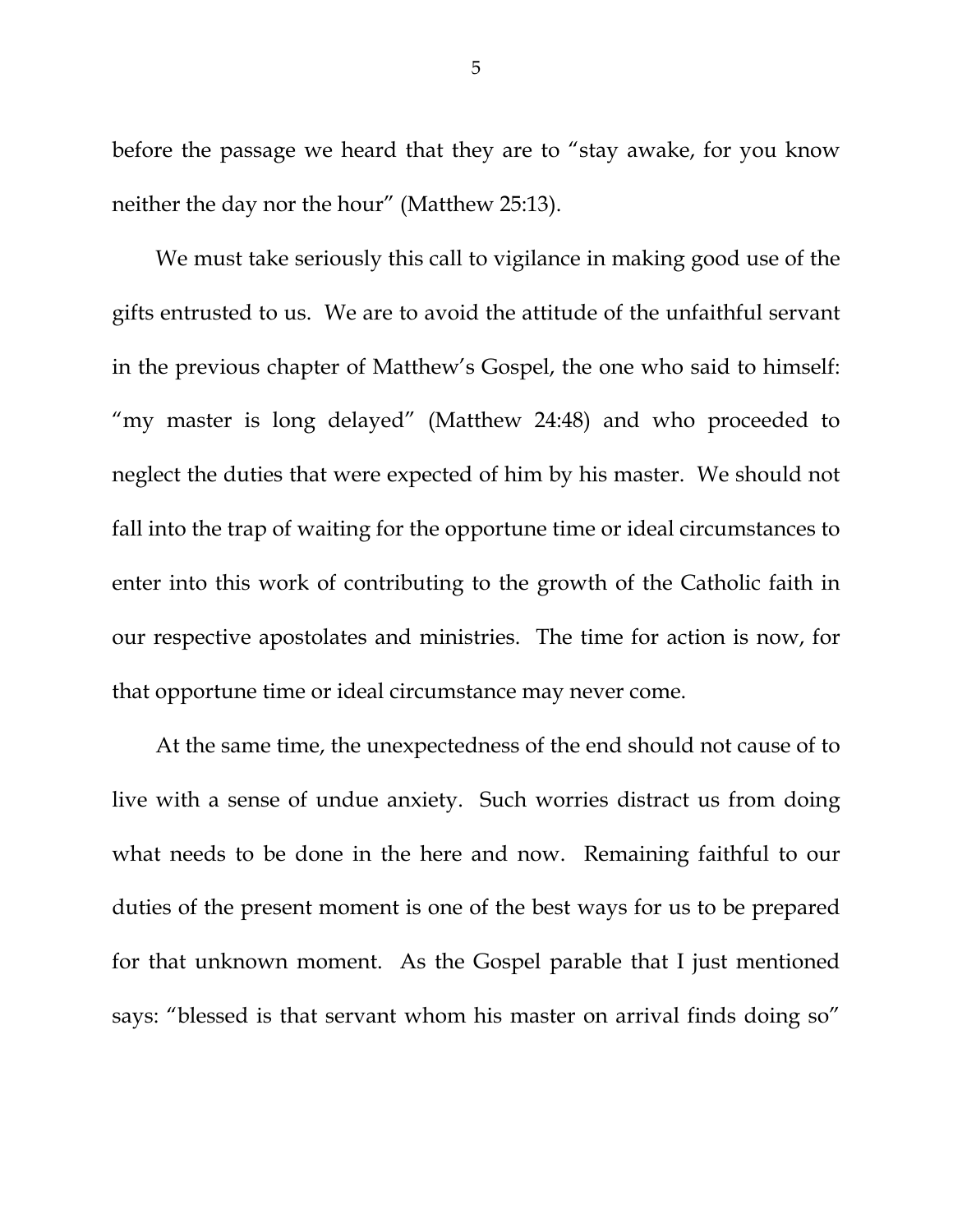(Matthew 24:46), referring to the fact that the servant was faithful to the task of the present moment.

The final goal for all of us is salvation. At our judgment, the Lord will ask us for an accounting of how we have lived our lives and how we have used the gifts that He has given to us. If we have been good and faithful stewards of those many gifts, we have great hope that we shall be welcomed into the reward of eternal life. We all have the added privilege of sharing the gift of our faith with others so that they too may come to direct their lives along a path of intentional discipleship as they strive for this same reward of eternal happiness and peace.

I would therefore encourage you to continue the wonderful efforts that you have demonstrated thus far in spreading the faith. Your work is at the heart of fostering a spirituality and a culture of stewardship and growth throughout our diocese. All of us have a part to play, and all of you who are convinced of the value of building such a culture have much to offer in helping this idea become a reality.

In his Apostolic Exhortation on the Joy of the Gospel, our Holy Father Pope Francis offers a helpful reflection in this regard as he talks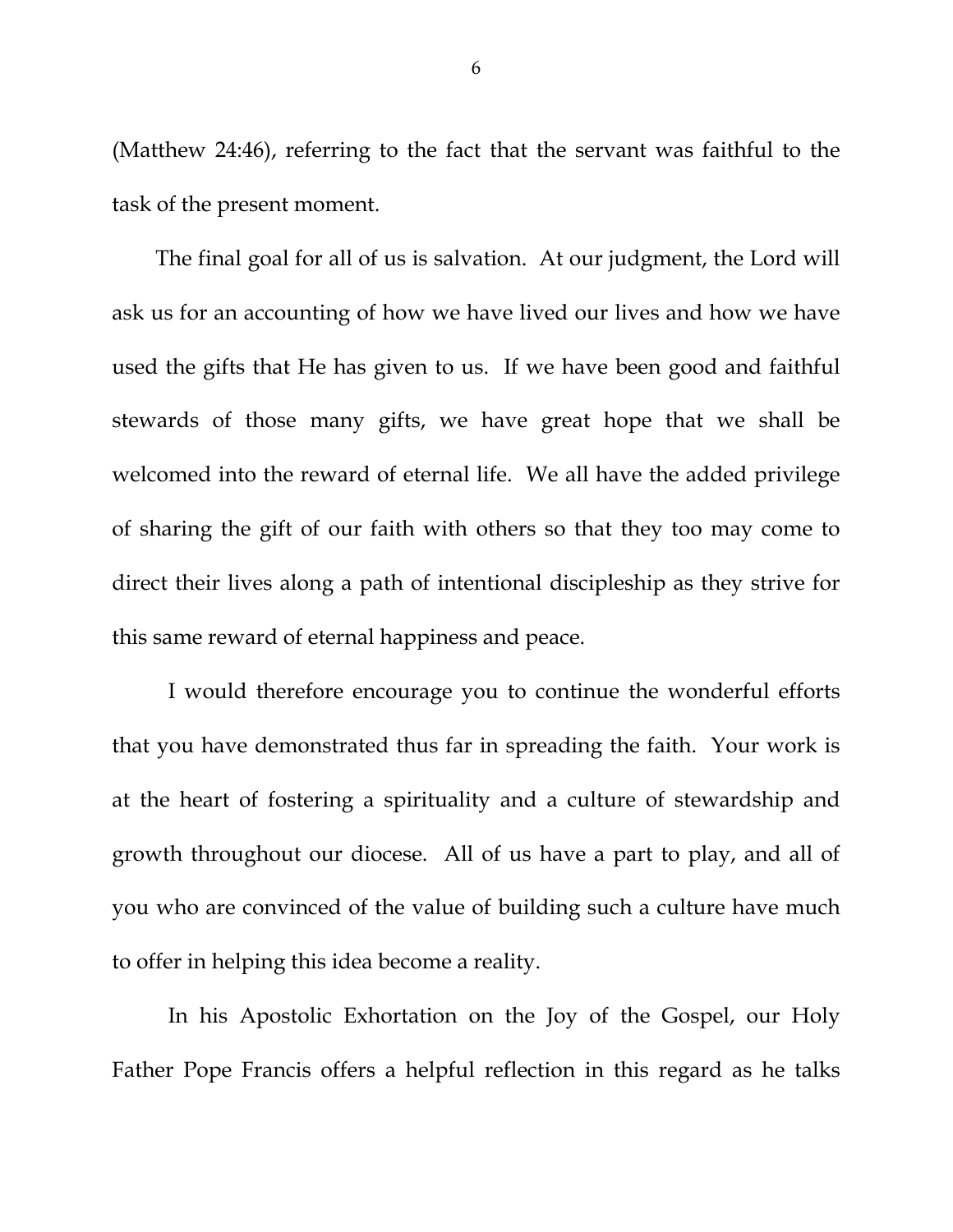about the various ways in which each of us is called to contribute to the work of evangelization. You can easily substitute the word evangelization with the word growth as it conveys the same meaning in the context in which I have been using it. The Holy Father writes:

All the baptized, whatever their position in the Church or their level of instruction in the faith, are agents of evangelization, and it would be insufficient to envisage a plan of evangelization to be carried out by professionals while the rest of the faithful would simply be passive recipients. The new evangelization calls for personal involvement on the part of each of the baptized. Every Christian is challenged, here and now, to be actively engaged in evangelization; indeed, anyone who has truly experienced God's saving love does not need much time or lengthy training to go out and proclaim that love. Every Christian is a missionary to the extent that he or she has encountered the love of God in Christ Jesus: we no longer say that we are "disciples" and "missionaries", but rather that we are always "missionary disciples."<sup>3</sup>